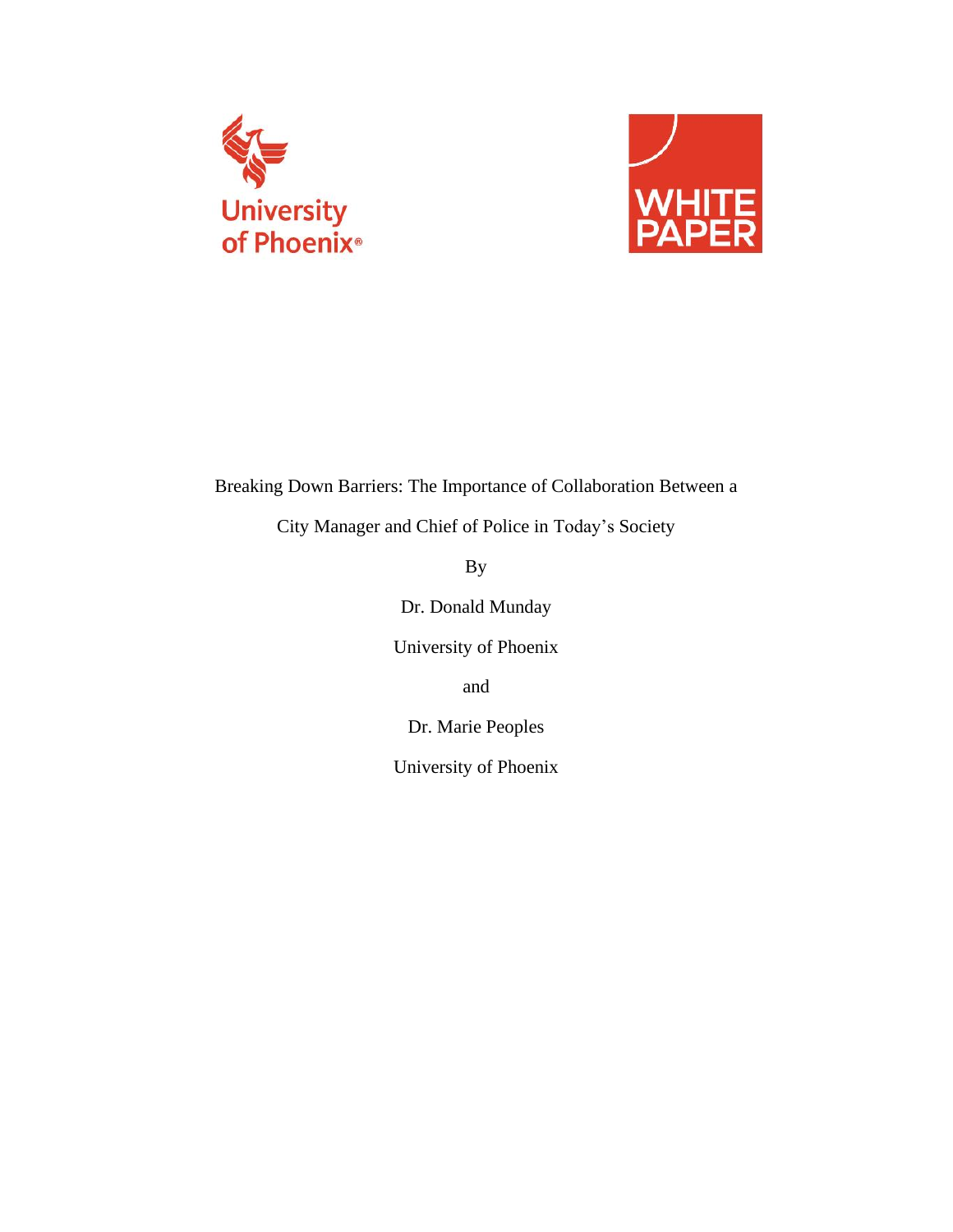#### **Introduction**

Public trust of governmental institutions and government officials at the local, state, and national level is low (Pew Research Center, 2021). Compounding the general mistrust between community members and local government officials is the tension between the police and the public related to aggressive policing, which has resulted in increased calls for police accountability and transparency. In most local governmental structures, the chief of police reports to the city manager. In order to rebuild public trust, the city manager and chief of police must develop a productive collaborative relationship. In effort to build a mutually collaborative relationship, these executive leaders need to understand each other's role and the challenges each face. There are steps that each can take to ensure that a collaborative partnership is established and maintained to achieve both community safety and organizational goals.

### **The City Manager**

A top priority of a city manager is to be a responsible steward of taxpayer dollars. Research has shown that the fiscal condition of the city may be tied to city manager turnover (Lee  $\&$  Lee, 2021). Cities across the United States vary in populations, economies, crime, and other specific needs. In spite of community differences, there are commonalities in the basic services most residents expect their local government to provide, such as police and fire services, parks and recreation, planning and zoning, and public works. All of the aforementioned services are important to the vitality of a community. Yet, revenues are rarely robust enough to fully staff and equip each department. City managers must balance competing personnel and department needs with shrinking local revenues, decreased support for increasing local taxes, and a public demand to do more with less.

Determining budgets is not just a matter of figures and spreadsheets. A wise city manager should also understand how local social issues affects city operations and community relationships. Today's societal issues are plentiful, and often reflect neglected resources for mental health, substance abuse, homelessness, and other basic needs. This absence of community safety-net resources has resulted in policing agencies serving in a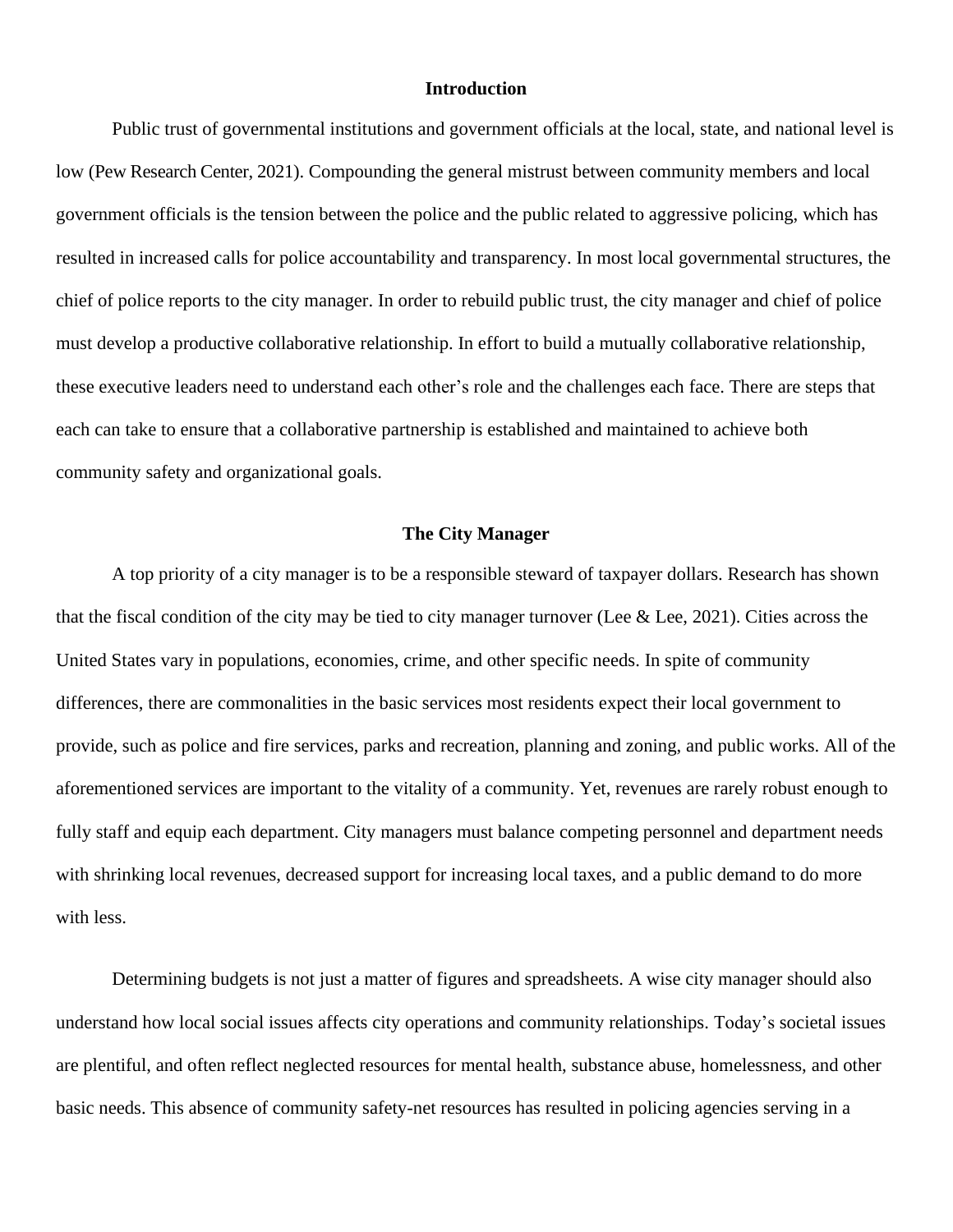variety of human services roles, often without proper training and funding (Serpas, 2021). Regardless of perspectives on policing, law enforcement agencies have historically had one priority: public safety. Successfully taking on traditional social safety-net services requires more human and budget capacity at a time when many cities are trying to balance community desires to reduce police funding. In today's environment, law enforcement agencies across the nation are under a microscope, and often deservedly. City managers, city councils, and chiefs cannot ignore the national civil unrest related to racism within policing, and the calls for police reform. For all of the aforementioned reasons and more, the relationship between the chief of police and city manager necessitates deep collaboration and trust.

#### **The City Manager and Collaboration**

A collaborative city manager and chief of police relationship is one of mutual benefit. City managers are generalist requiring knowledge about everything from policing to public works. As such, the city manager must be able to rely on the chief of police to be an expert in policing practices and trusted to provide an honest assessment of police staffing, budgetary needs, and community relationships. To achieve full transparency and honest disclosure, the city manager should be trustworthy, emotionally intelligent, and prepared to ardently review facts from multiple perspectives (Berman & West, 2008). It is the city manager's job to act on community expectations and to navigate the barriers intrinsic in policing. A successful city manager strives to build and maintain healthy communications with the chief of police and is able to identify when accountability and correction is needed, coupled with being supportive of the men and women tasked with ensuring public safety.

#### **The Chief of Police**

The collaborative and professional relationship between a city manager and chief of police is very important to the success of delivering an optimal level of quality of life in a community. As Gould (2016) stated, "local government mangers and assistants must ensure their relations with chiefs of police are strong, respectful, and mutually, supportive." Each municipal executive has the responsibility to make sure that the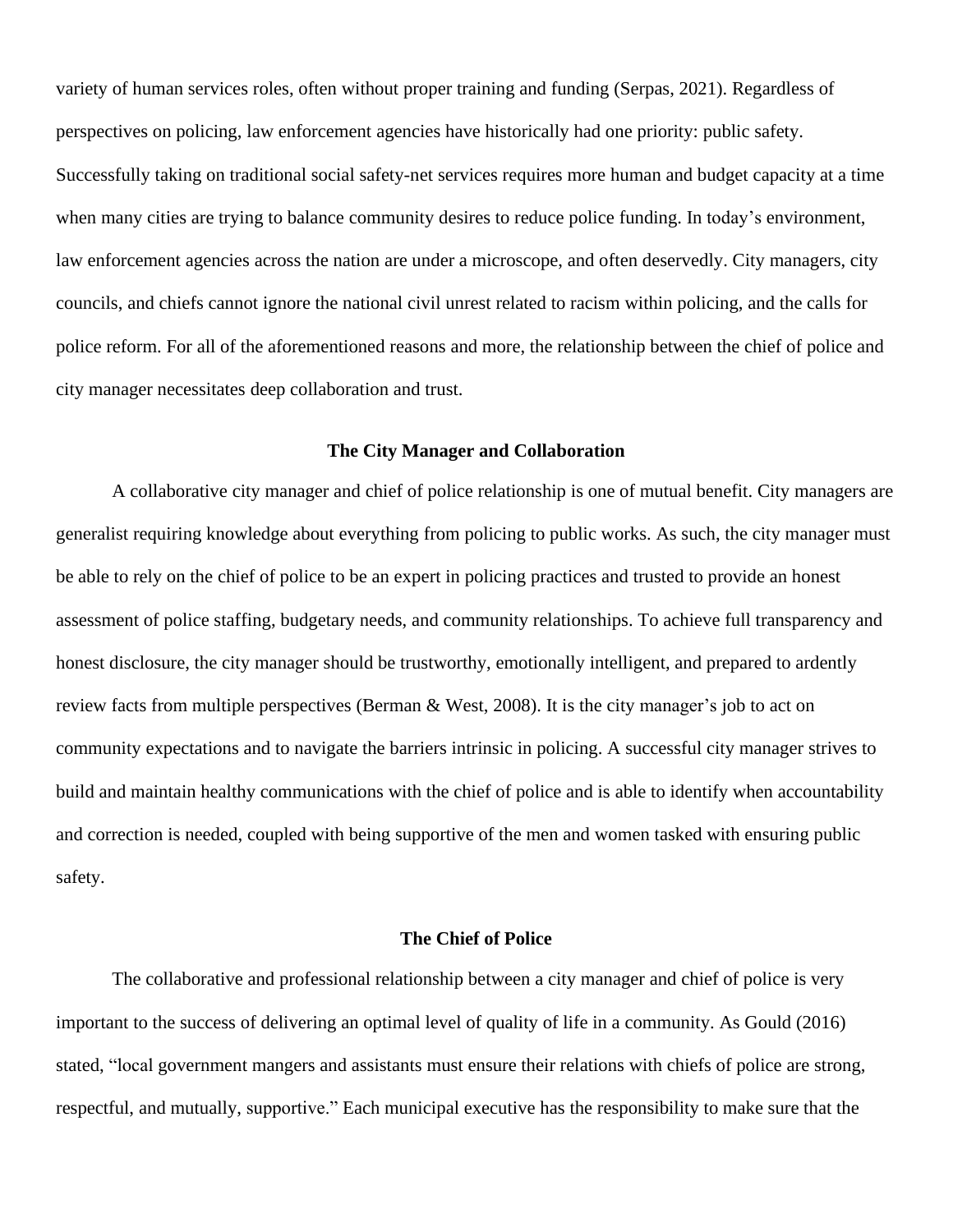community is a safe and productive place for citizens to live and enjoy their families. If not, then conflict will occur, and this can produce discord between the city manager and chief of police. This may result in the police department experiencing a change in executive leadership. This change in leadership may redirect the police department in mission and vision, which can create morale issues within the police department and a decline in service to the public.

#### **Responsibilities**

The chief of police is responsible for planning, organizing, controlling, and leading the police department. The police department in many cities is the largest portion of the operating budget. This is just one of many obligations that creates a significant amount of accountability on the chief of police. Monitoring the police department budget concerning expenditures and meeting budget projections are a daily activity. Police department expenditures can fluctuate depending upon many factors, such as unexpected civil litigation, community needs, department/officer equipment needs, fuel price increases, line of duty death, line of duty injuries, officer retirements, officer overtime, recruitment needs for sworn and non-sworn personnel, staffing requirements both sworn and non-sworn personnel, technology repair/upgrades, training needs, and vehicle repair/replacement needs. Depending upon the size of the police department the chief may delegate some of the budget oversight, however, the chief is accountable for budget stewardship. It is imperative that the chief of police educate the city manager concerning public service demands that impact the budget and efforts to stay ahead of the crime rate, along with other needed police department resources. Gould (2016) suggested that managers and chiefs of police must share similar visions and values for their police departments. The city manager plays an important role in generating collaborative working relationships. This also assists when cities are faced with external recruitment for the chief of police position or when there is an internal promotion to the new role of chief of police. This understanding will assist in communication between both leaders when unexpected community incidents arise. The city manager and chief of police must be seen as a "team" by city officials, business leaders, civic groups, media, police department employees, and special interest groups.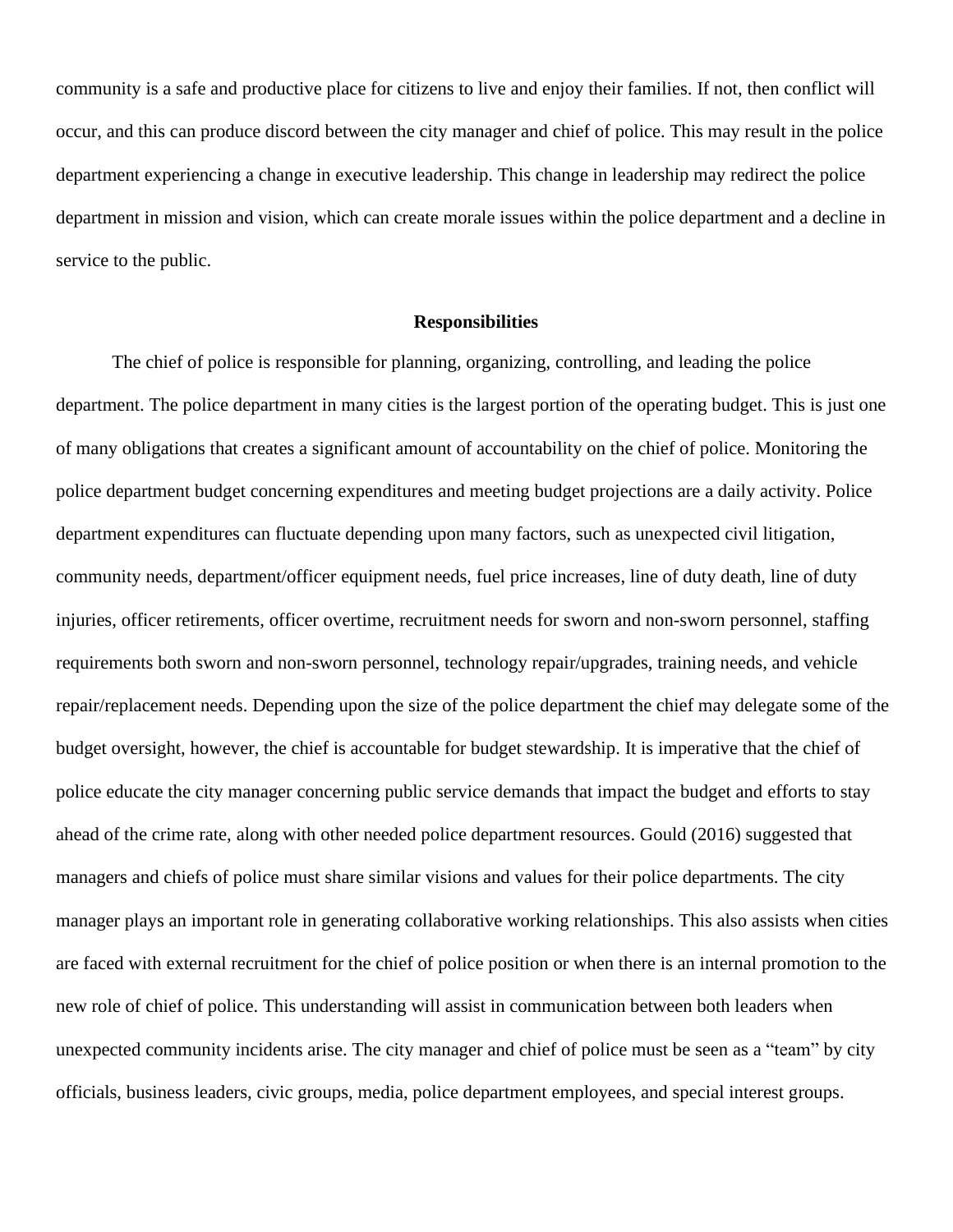### **The Chief of Police and Collaboration**

The chief of police must have a clear understanding of the importance of cultivating and sustaining a collaborative working relationship with the city manager. Gould (2016) stated, these two highest ranking executives must understand each other's perspectives and support one another. The chief must gain the trust and confidence not only of the city manager but also the community. This can be achieved by staying as transparent as possible, champion community involvement, maintain a consistent policy of communication, and be dedicated to not only the safety of their community, but also to implementing a robust Community Policing philosophy throughout the police department and community.

Understanding the importance of collaboration, the chief of police should share with the city manager the Six Pillars of "Building Trust and Legitimacy" recommended by the final report of the President's Task Force on 21<sup>st</sup> Century Policing (COPS, 2015). Following the Six Pillars must become part of the shared vision and mission of both the city manager and chief of police. The fist pillar is Pillar One: Building Trust and Legitimacy. As we have witnessed in today's society "trust" of the police and city government has become nationally debated topics. Regaining community trust can begin by instituting Pillar One which can commence by working closely with the city management. According to the President's Task Force (2015) law enforcement culture should embrace a guardian, rather than a warrior mindset to build trust and legitimacy both with agencies and with the public. To make this transition the city manager must be open to supporting the chief with needed resources to begin the transformation to a true Community Policing philosophy within the police department. This should begin at the hiring process by ensuring that the police department reflects the community of which it serves and institute new training initiatives concerning Community Policing.

The chief of police and city manager should be in collaboration establishing Pillar Two: Policy and Oversight. One of the functions of the chief of police is establishing control by implementing and improving Policies and Procedures. All policies and aggregate data should be made publicly available to ensure transparency (COPS, p.2, 2015). To go further, law enforcement agencies should have clear and comprehensive policies on the use of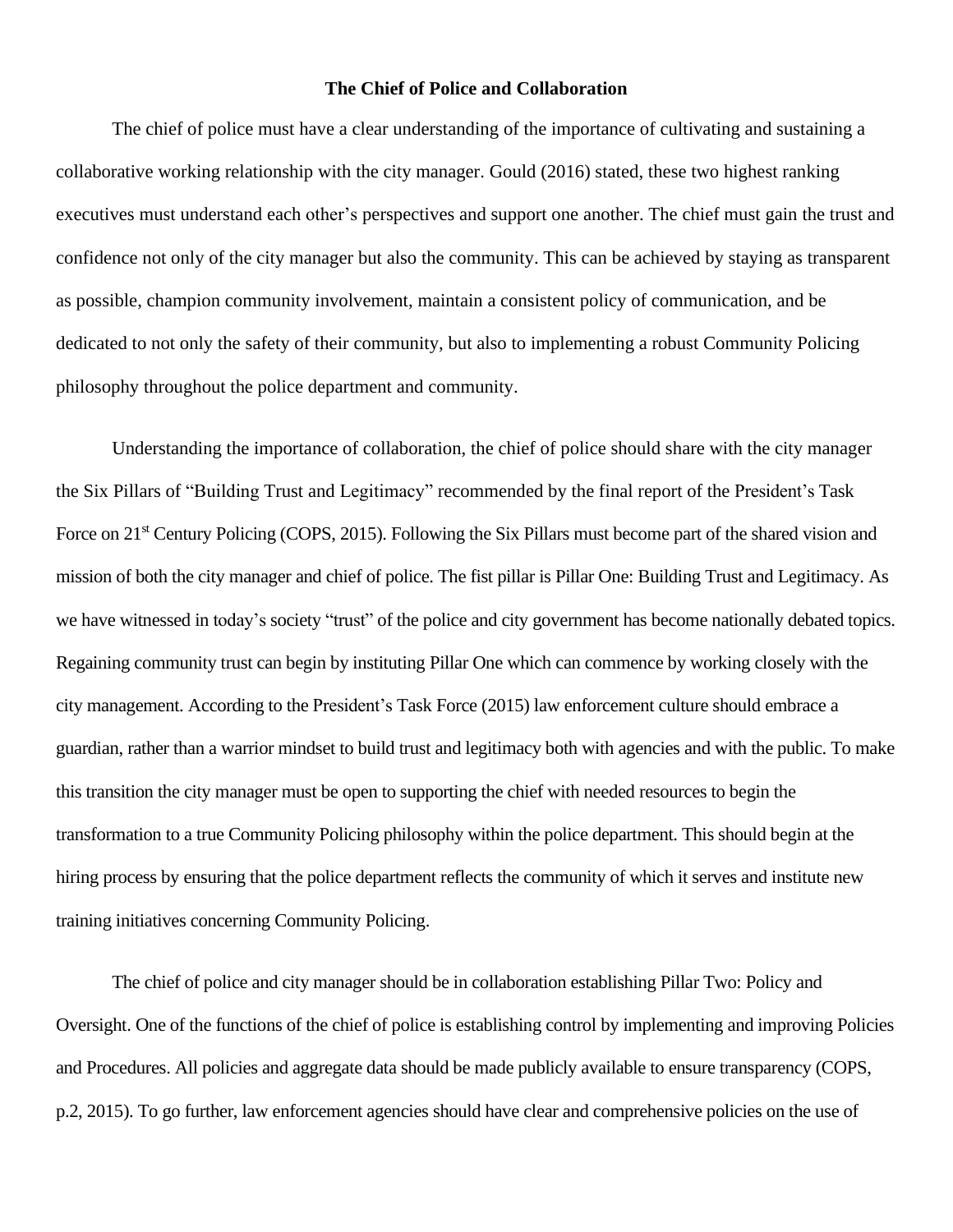force, mass demonstrations, consent before searches, gender identification, racial profiling, and performance measures among others such as external and independent investigations and prosecutions of officer-involved shootings and other use of force situations, and in-custody deaths (COPS, p.2, 2015). The city manager and chief must work together in a collaborative fashion to accomplish Pillar Two.

In today's ever-changing world of technology, a chief of police must collaborate with the city manager to ensure that the police department stays current. This includes computers, mobile data terminals, radio and communication systems, and using social media as a way to connect with the community. Pillar Three: Technology and Social Media suggests that the use of technology can improve policing practices and build community trust and legitimacy, but its implementation must be built on a defined policy framework with its purpose and goals clearly delineated (COPS, p.2, 2015). Implementing new technologies can give police departments an opportunity to fully engage and educate communities in a dialogue about their expectations for transparency, accountability, and privacy (COPS, p.3, 2015). The use of social media can assist a chief in the implementation of Community Policing within their community. It will aid the chief in communicating with citizens, business leaders, media, and special interest groups concerning various topics, such as police officer recruitment.

With recent civil unrest and mistrust of police the need for police departments to embrace a robust Community Policing philosophy is incredibly important. This action will support building trust and crime reduction within communities. According to Pillar Four: Community Policing and Crime Reduction, focuses on the importance of Community Policing as a guiding philosophy for all stakeholders (COPS, p.3, 2015). Law enforcement agencies should work with community residents to identify problems and collaborate on implementing solutions that produce meaningful results for the community (COPS, p.3, 2015). The chief of police and city manager should collaborate to ensure that resources are available to implement and maintain a robust Community Policing philosophy within the community and police department.

The city manager and chief of police must be in agreement and dedicated to quality training and professional development for both non-sworn and sworn personnel. Pillar Five: Training and Education, as our nation becomes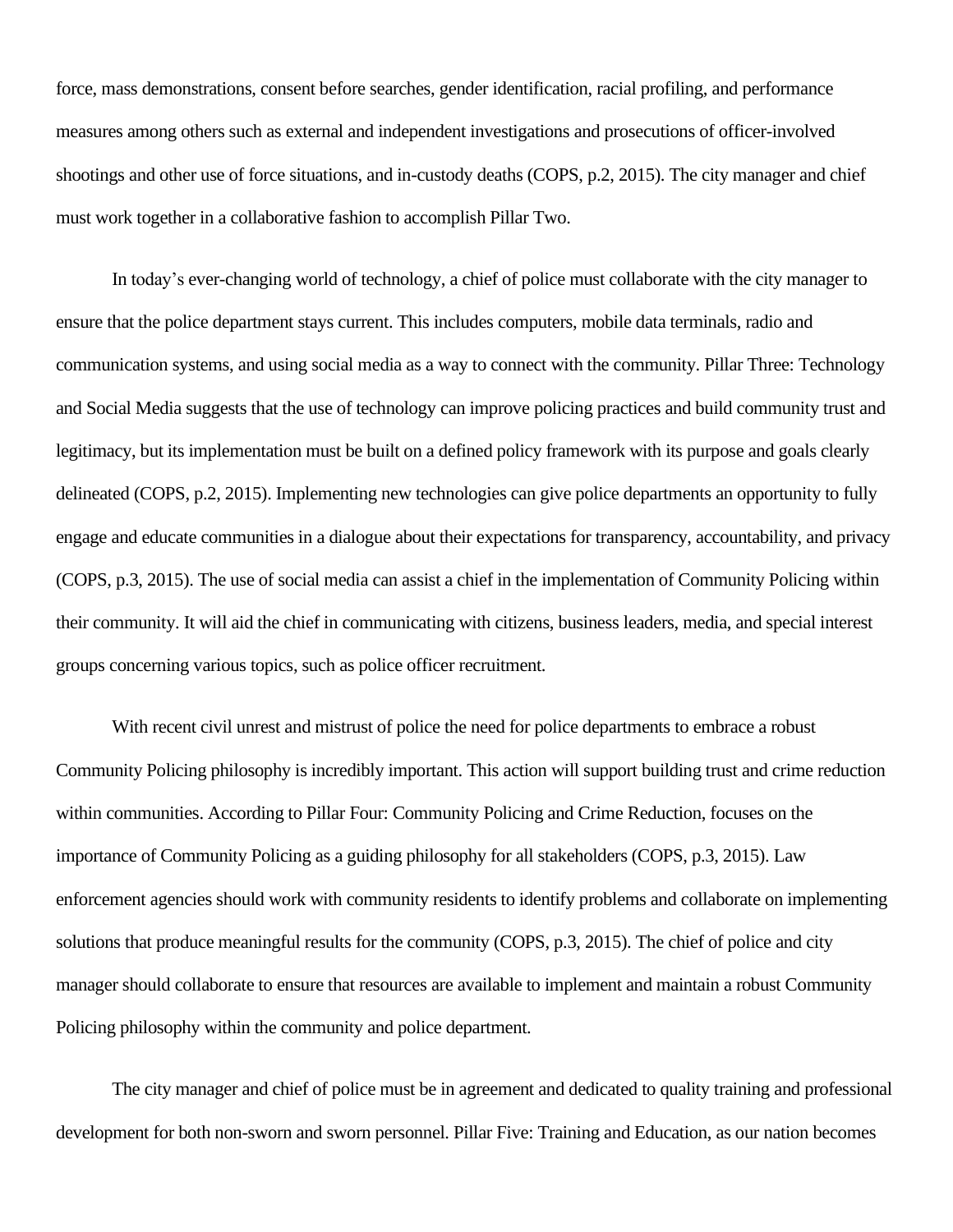more pluralistic and the scope of law enforcement's responsibilities expands, the need for expanded and more effective training has become critical (COPS, p.3, 2015). Today's line officers and leaders must be trained and capable to address a wide variety of challenges including international terrorism, evolving technologies, rising immigration, changing laws, new cultural mores, and a growing mental health crisis (COPS, p.3, 2015). The resources to ensure that police officers receive quality and updated training and education must be championed by both the city manager and chief of police.

Recently, not only the country but also the law enforcement community have felt the impact of the COVID-19 pandemic. This has become an additional challenge for both the city manager and chief of police to address concerning officer wellness and safety. Pillar Six: Officer Wellness and Safety, emphasizes the support and proper implementation of officer wellness and safety as a multi-partner effort (COPS, 2015). The wellness and safety of law enforcement officers is critical not only for officers, their colleagues, and other agencies but also to public safety (COPS, p. 4, 2015).

The city manager and chief of police must work collaboratively to ensure that resources are available to develop, administer, and maintain a quality wellness and safety program. Officers should be provided with equipment to protect them from COVID-19, issued properly fitted ballistic vests, provided with properly working and safe police department equipment, safety equipment in vehicles, and the appropriate training to stay safe and improve wellness.

### **Conclusion**

The importance of positive collaboration between the city manager and the chief of police is incredibly important to the safety of the community and well-being of police department personnel. They must work towards a shared mission and vision for public safety. Each executive leader must be dedicated to maintaining transparency with each other and to always work as a team for the benefit of all stakeholders.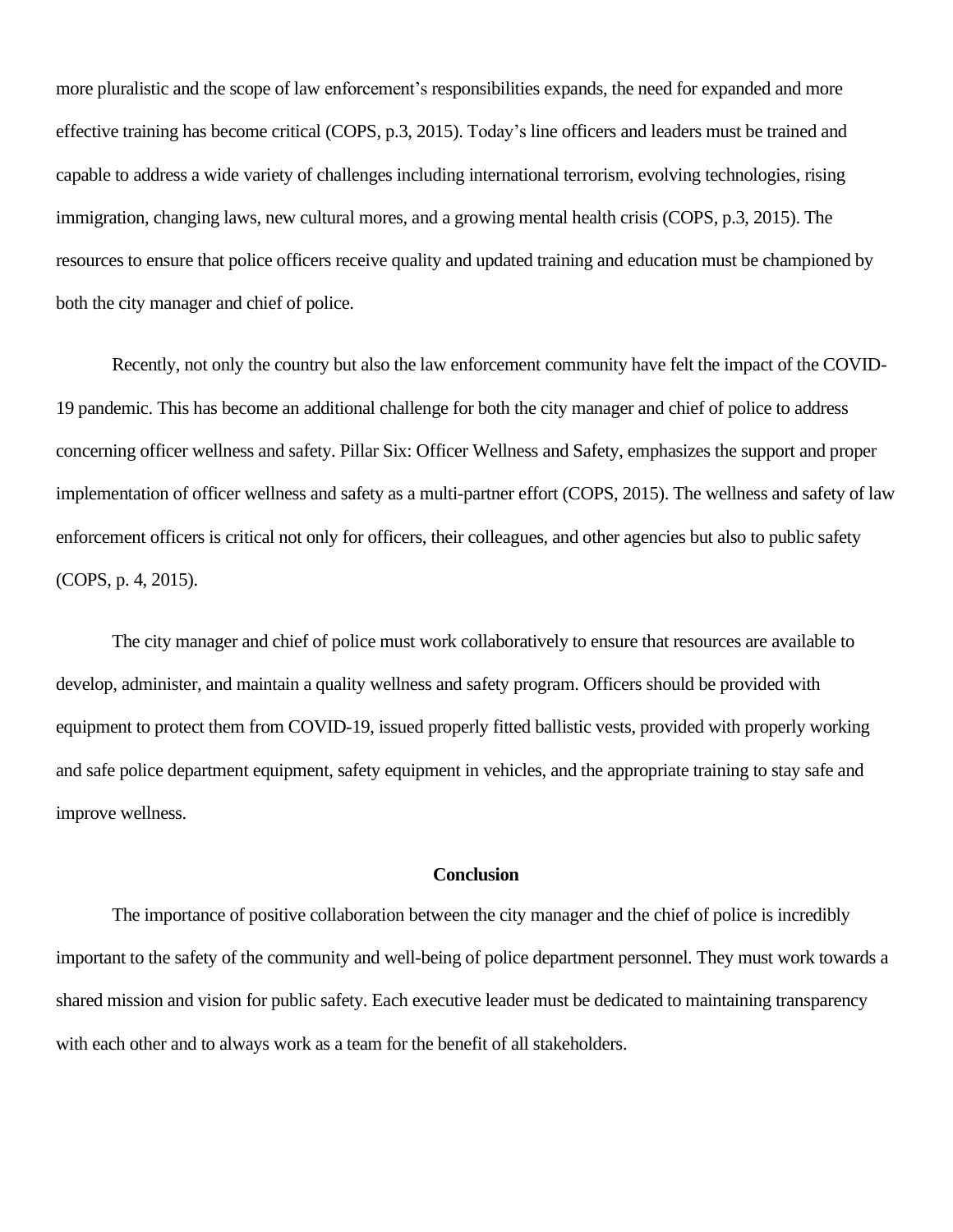You can find the personal interview of Dr. Don Munday on this subject on Leadership Perspectives, an educational video series at research.phoenix.edu. Link is provided here: Leadership [Perspectives](https://research.phoenix.edu/content/center-leadership-studies-organizational-research/leadership-perspectives) with Dr. Don [Munday](https://research.phoenix.edu/content/center-leadership-studies-organizational-research/leadership-perspectives)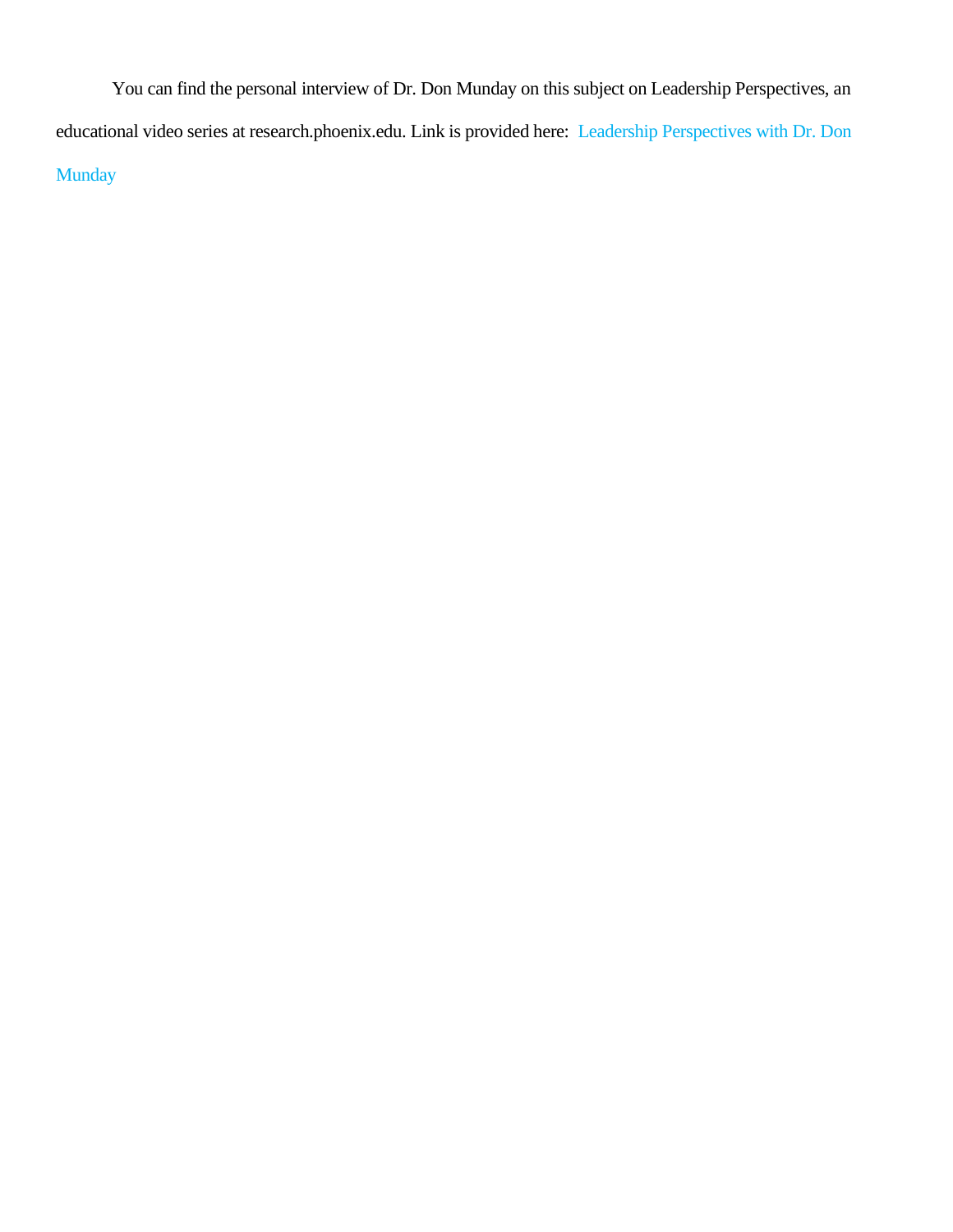## **About the Authors**

### Donald Munday, EdD

Dr. Munday is a retired law enforcement officer with over 23 years of experience eventually attaining the rank of Chief of Police. During his years in law enforcement, he was assigned to units such as Patrol, Crime Prevention, CSID Team, Bunco/Larceny, Exploited and Missing Child Unit, Fatal Accident Investigation, Vice/Organized Crime, Planning/Research, Community Policing, and Training/Recruitment. Dr. Munday has been a member of the International Association of Chiefs of Police (IACP) and the Fraternal Order of the Police Lodge#5. During his public service he received numerous police department commendations including the Bronze Wreath of Valor, Bronze Wreath of Meritorious Service (2), Community Service Award, and the Distinguished Service Award. Dr. Munday received the Devore Foundation "Excellent in Public Service" award, and a school district "Golden Apple" award for his community service.

Dr. Munday currently is a faculty member in the ACCESS Program for the College of Doctoral Studies at the University of Phoenix. Prior to this position he served as a Dean of Assessment for the College of Criminal Justice and Security, and a College Chair for the Criminal Justice program at a local campus. Dr. Munday has been teaching Ethics, Leadership/Management, and Criminal Justice courses in university settings for over thirty years. He has authored Criminal Justice Bachelor of Science programs of study for two private universities. Dr. Munday has been a presenter at conferences concerning the topics of Adult Learning Strategies, Programmatic Assessment, Implementation of the Community Policing Philosophy, and First Responder PTSD. He is a contributing author to a recent Criminal Investigation textbook. He holds a Bachelor of Science Degree in Human Resource Management, a Master of Science Degree in Management from Friends University, and an EdD in Occupational and Adult Education from Oklahoma State University.

#### Marie Peoples, PhD

Dr. Peoples has 20+ years of experience in local and state government. She currently serves as City Manager of Webster Groves, Missouri; an inner-ring City in St. Louis. Previously, she served as Deputy County Manager for Coconino County, the second largest County in the nation, and was responsible for leading justice and human service-related departments. Her career began within Missouri's correctional system. In addition, she has worked for the Missouri Supreme Court, Missouri Department of Mental Health, and served as the Health Director for the Cole County Health Department. Dr. Peoples has successfully led many large initiatives and always strives to provide visionary leadership and to develop innovative and collaborative approaches to issues.

Dr. Peoples holds a Bachelor's degree in Criminal Justice Administration, a Master's Degree in Sociology and Criminal Justice, a Master's Degree in Public Health, and a PhD in Public Health Epidemiology. Dr. Peoples is also a graduate of the Senior Executives in State and Local Government at the John F. Kennedy School of Government at Harvard University.